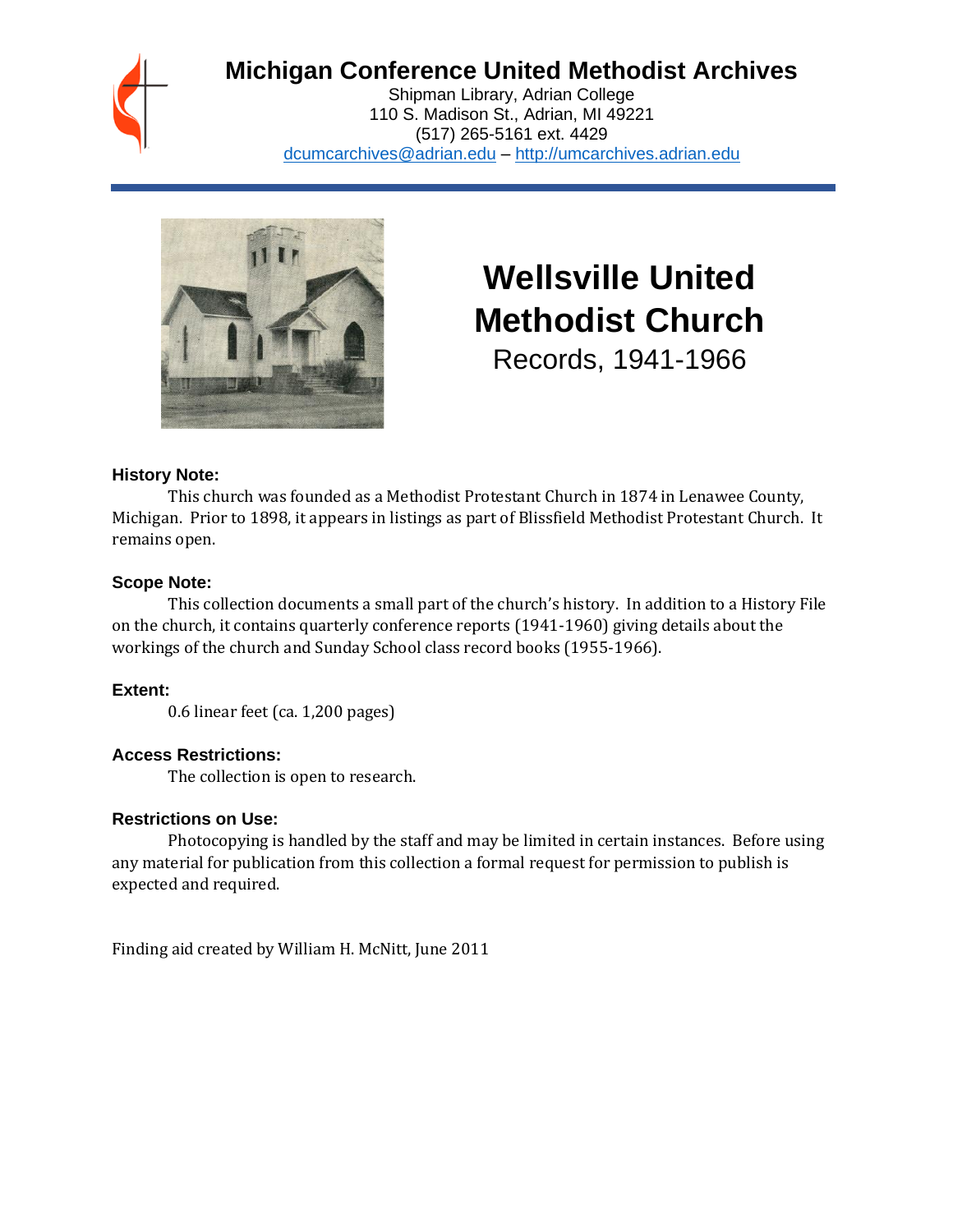#### **Appointments List**

- 1875-1876: Rev. Shortridge
- 1877-1879: Edward B. Sutton
- 1879-1881: Joseph F. Kellogg
- 1881-1883: Jason Gee
- 1881-1885: Amos E. Cragg
- 1885-1886: William A. Eastlake
- 1886-1888: Amos E. Cragg
- 1888-1889: J.A. Mott
- 1889-1890: William Bradley
- 1890-1894: A.W. Burgess
- 1894-1894: John A. Sly
- 1894-1895: Fred C. Smith
- 1895-1897: Robert Hillis
- 1897-1899: Charles W. Gray & Susan C. Gray
- 1899-1900: John W. Will
- 1900-1901: Jerry A. Dailey
- 1901-1903[: David N. Earl](http://umcarchives.adrian.edu/clergy/earldn.php)
- 1903-1905: George H. Dover
- 1905-1907: Isaac T. Crago
- 1907-1911: Archabald L. Bragg
- 1911-1913: William C. Helmbold
- 1912-1916: William E. Prowse
- 1916-1917: John C. Davis
- 1917-1920: John A. Moray
- 1920-1925: Cassius I. Johns
- 1925-1927: Fred E. Hart
- 1927-1933: Jacob A. Fuhrman
- 1933-1936: Donald Clarence Turbin
- 1936-1939: William E. Prowse
- 1939-1942: Leo H. Burch
- 1942-1943: Roger W. Merrell
- 1943-1946: George W. Chaffee
- 1946-1950: E.S. Hawkins
- 1950-1951[: Charles I. Bragg](http://umcarchives.adrian.edu/clergy/braggci.php)
- 1951-1952: Lorne Carter
- 1952-1953: James G. Simmons
- 1953-1954: Wayne Smith
- 1954-1955: Roger O. Shanks
- 1955-1956: Richard Miller
- 1956-1959: Richard B. Forsythe
- 1959-1960: John David Lover
- 1960-1961: Dennis H. Farley
- 1961-1962: James Edward Stewart
- 1962-1964: Douglas Keith Mercer
- 1964-1965: Juanita Ferguson
- 1965-1967: King W. Hanna
- 1967-1972: Edward C. Weiss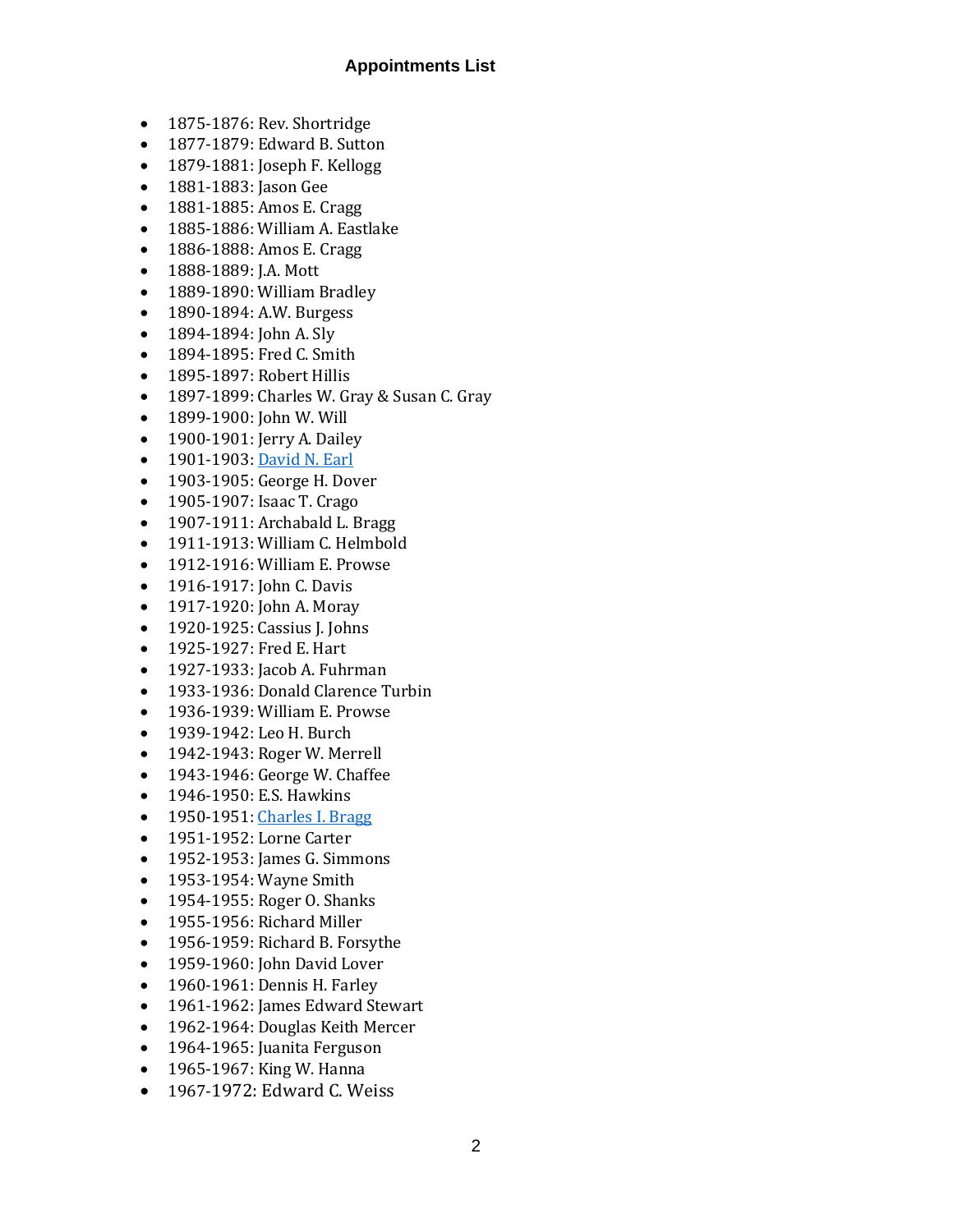#### **Appointments List**

- 1972-1973: Gerald R. Parker
- 1973-1976: Robert L. Porter
- 1976-1979: John D. Roach
- 1979-1982: Kenneth C. Reeves
- 1982-1984: Thomas C. Sumwalt
- 1984-1989: Mark D. Miller
- 1989-September 1990: Thomas A. Davenport
- September 1990-1991: Benjamin B. Ball
- 1991-May 1992: Kimberly A. Barker
- June 1992-1994: Bradford K. Lewis
- 1994-1999: Gerald M. Sever Jr.
- 1999-August 1999: Wilson C. Bailey
- October 1999-October 2000: Allen W. Schweitzer
- November 2000-2005: Edward C. Weiss
- 2005-December 2013: William Michael Clemmer
- 2014-December 2014: Samuel Pooley
- January 2015-June 2017: David R. McKinstry
- 2017-2019: William T. Kreichbaum
- 2019-Present: Bradley R. Vasey